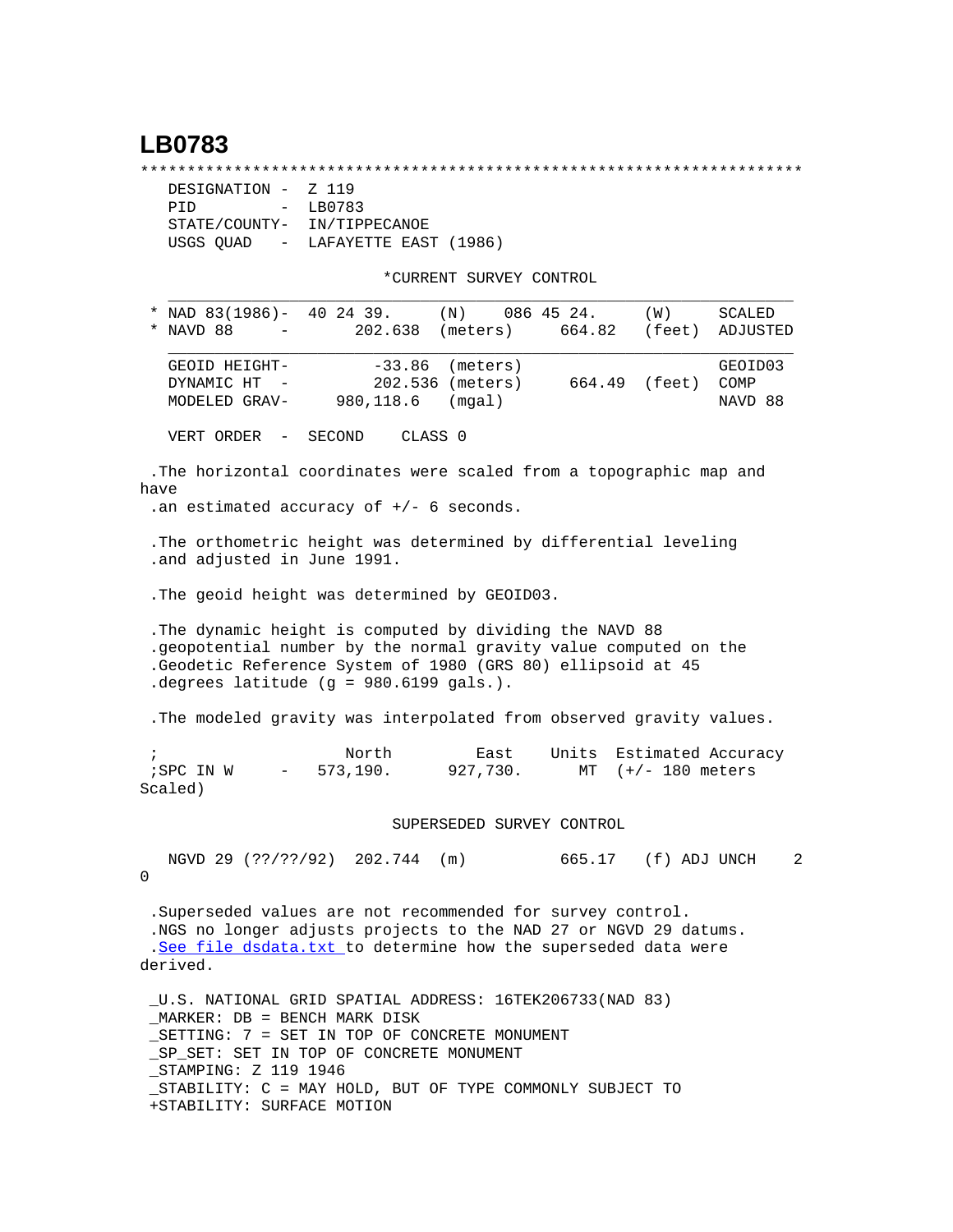SATELLITE: THE SITE LOCATION WAS REPORTED AS SUITABLE FOR +SATELLITE: SATELLITE OBSERVATIONS - May 20, 2003

| HISTORY | - Date           | Condition  | Report By |  |
|---------|------------------|------------|-----------|--|
| HISTORY | - 1946           | MONUMENTED | CGS       |  |
| HISTORY | $-1965$          | GOOD       | NGS       |  |
| HISTORY | $-20030520$ GOOD |            | INDIV     |  |

## STATION DESCRIPTION

DESCRIBED BY COAST AND GEODETIC SURVEY 1946 1 MI S FROM MONITOR. ABOUT 0.95 MILE SOUTH ALONG THE BUCK CREEK-DAYTON ROAD FROM THE PERRY TOWNSHIP HIGHSCHOOL AT MONITOR, ABOUT 0.6 MILE SOUTH OF THE INTERSECTION WITH STATE HIGHWAY 26, 19 FEET WEST OF THE CENTER LINE OF THE ROAD, 73 FEET NORTHEAST OF THE NORTHEAST CORNER OF THE IVA WEIDNER FARM HOUSE, 42 FEET NORTH OF THE CENTER LINE OF A DRIVEWAY TO THE HOUSE, 7 FEET NORTH OF A GARDEN FENCE CORNER, 1 1/2 FEET EAST OF A FENCE LINE AND ABOUT 2 FEET LOWER THAN ROAD LEVEL. A STANDARD DISK, STAMPED Z 119 1946 AND SET IN THE TOP OF A CONCRETE POST PROJECTING 5 INCHES ABOVE GROUND. THIS MARK IS ABOUT 0.9 MILE EAST ALONG STATE HIGHWAY 38 FROM THE POST OFFICE AT DAYTON THENCE 2.7 MILE NORTH ALONG THE BUCK CREEK-DAYTON ROAD.

## STATION RECOVERY (1965)

RECOVERY NOTE BY NATIONAL GEODETIC SURVEY 1965 RECOVERED IN GOOD CONDITION.

STATION RECOVERY (2003)

RECOVERY NOTE BY INDIVIDUAL CONTRIBUTORS 2003 (BLY) RECOVERED IN GOOD CONDITION. 1 National Geodetic Survey, Retrieval Date = DECEMBER 21, 2007